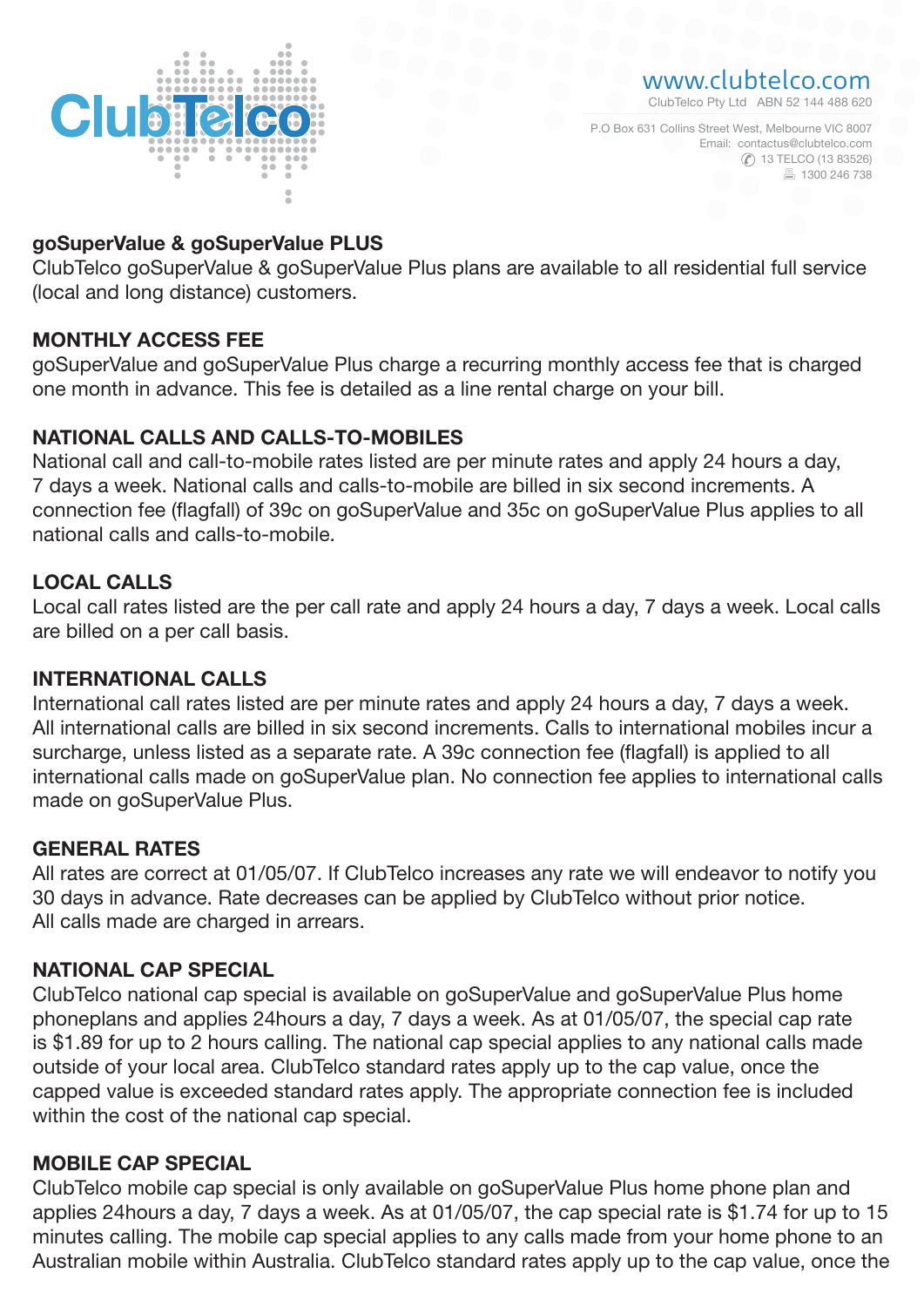capped value is exceeded standard rates apply. The appropriate connection fee is included within the cost of the mobile cap special.

# LINE RENTAL DISCOUNT

Line rental discount is only available on goSuperValue Plus home phone plan and is calculated based on the eligible call spend during that billing period. The discount is applied to the line rental charge applied during that billing period. Eligible call spend is defined as the call charges incurred by making national calls, calls-to-mobile and international calls (including connection fees) during that billing period. Eligible spend does not include local calls, line rental or any equipment charges.

# goSuperValue Plus ADDITIONAL CHARGE

The additional charge for upgrading to goSuperValue Plus (\$2.50) will appear on your bill included in the line rental.

# RULES ON TRANSFERRING TELEPHONE SERVICE FROM ANOTHER PROVIDER

- By transferring your telephone number(s) to ClubTelco from another provider, the service associated with that telephone number will be disconnected from your existing service provider'snetwork and may result in finalisation of the account for that service You give up all previous contractual rights with your current telephone service provider (e.g. discount plans, charity concessions etc). You may have outstanding contractual obligations and costs owed to your current Service Provider. ClubTelco is not liable for any such costs. Certain functions and facilities provided by your current telephone service provider may not be available from your new ClubTelco service By transferring your telephone number(s) to ClubTelco from another provider, you remain liable for any charges and fees incurred as a result of churn (contract termination fee etc.)
- You must not deactivate your existing service when transferring. Telephone numbers can only be transferred while active.
- ClubTelco does not guarantee that it can transfer your telephone number(s) from your current Service Provider. Your current Service Provider may reject this transfer request if the information you provide is incorrect or does not match the data held by them. In this case you authoriseClubTelco to correct the information and resubmit the request to transfer your telephone number to ClubTelco or dispute the rejection by your current Service Provider. A transfer request may also be rejected for other reasons as stated in the LNP Industry Code.
- ClubTelco does not warrant that the telephone number(s) will be transferred within any specified timeframe. Porting Hours of Operation are 8am to 5pm AEST/AEDST Monday to Friday, excluding National Public Holidays. Cutover can only be initiated at least 3 business days after the transfer Notification Advice is sent by ClubTelco to your current Service Provider. If a transfer request is rejected and needs to be resubmitted, cutover cannot take place for at least another 3 business days after the request is resubmitted.
- In the event of a transfer, withdrawal or reversal, ClubTelco is not responsible for any period of outage.
- To the extent permitted by law ClubTelco is not liable to you or any person claiming through you for damage, loss, costs or expenses or other liability in contract, tort or otherwise direct or indirect, for or in relation to transferring telephone number(s)/service(s)
- Only your telephone number(s) will be transferred to ClubTelco. This may result in the loss of anyValue Added Services that are associated with the service provided by your existing Service Provider (eg Voicemail).